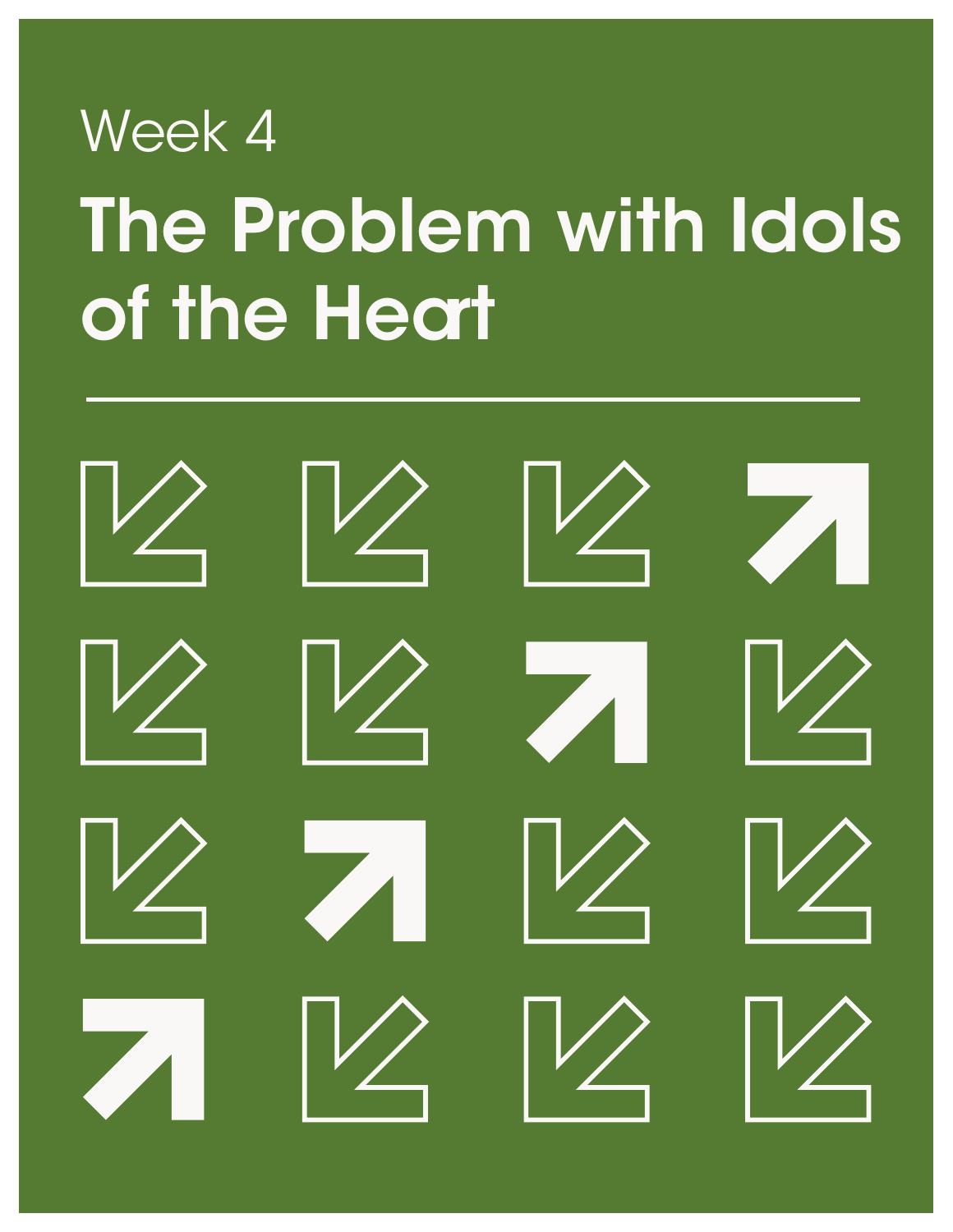# **The Problem with Idols of the Heart**

Week**4**

The essential dynamic of change in the heart of the Christian runs or<br>of repentance and faith. Repentance is unmasking the idols of the h<br>that is, the motivations for action from an identity other than Christ a<br>taking them he essential dynamic of change in the heart of the Christian runs on a cycle of repentance and faith. Repentance is unmasking the idols of the heart; that is, the motivations for action from an identity other than Christ and then taking them to the Cross. Faith is trusting in the forgiveness of Christ and

"All of life is repentance." Martin Luther (Thesis #1 of the 95 Theses nailed to the door of the Roman Catholic church in Wittenberg, Germany)

# **Day One:** Removing Idols from the Heart

Go to the Living FDFD website, Week Four, to listen to the audio resources for this day.

# MESSAGE OUTLINE:

Repentance has three parts to it.

- 1. It is first the realization that we have placed our "functional" trust in something or someone other than God–something that cannot deliver on its promise to give our life meaning and satisfaction.
- 2. The second part of repentance is the practice of redirecting our trust away from false gods/idols of the heart and then placing it in God.
- 3. The final step in repentance is receiving the kindness of God expressed to us through His forgiveness.

This third part is important for us to understand or we can slip into "moralism." Moralism is the belief that we need to be good enough to qualify for God's kindness. In other words, it is up to us to get our act together and get back into God's good graces. Moralism is the practice of going to Mt. Sinai (the Law–try harder) instead of to Mt. Calvary (God's grace–believe better).

This can be illustrated by what Jesus said to Simon the Pharisee. Simon had looked down on the woman that had anointed Jesus' head with oil, wept on and kissed His feet, then wiped His feet with her hair. Jesus pointed out that she loved much because she knew she needed forgiveness and had received it (Mt. Calvary). This, Jesus pointed out, was just the opposite of what Simon did. He tried to justify himself (Mt. Sinai). (Luke 7:36-50)

This means that "repentance isn't just for the bad times–it is for all times." It is for whenever we discover we have trusted poorly–that we have looked to something in the creation to replace the creator as having first place in our affections.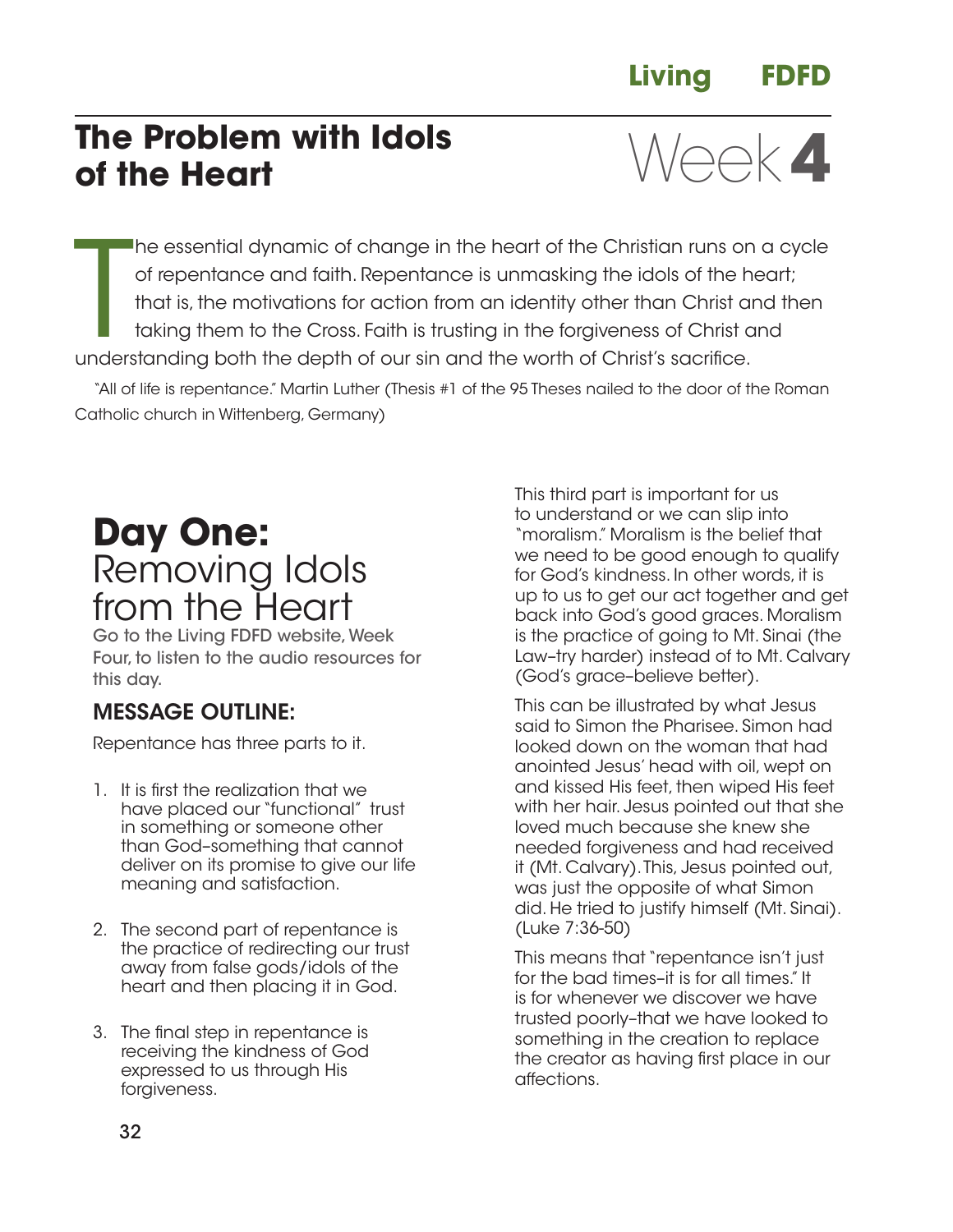One mistake we make in regards to repentance is that we focus on our sin and on what a terrible person we are. God would rather have us focus on Him and His goodness to us displayed in the death of Christ.

We need to constantly preach the gospel to ourselves:

Part One: We are far more depraved and wicked than we ever could have imagined.

Part Two: We are far more loved, accepted and forgiven in Christ than we ever could have hoped.

Ask yourself: "Have I placed my trust, my hopes and dreams, and my loyalty and allegiance in anyone or anything other than Christ?" If so, it's time to repent and believe better.

### NOTES:

### SCRIPTURE:

**Colossians 3:5-11 NIV** | *Put to death, therefore, whatever belongs to your earthly nature: sexual immorality, impurity, lust, evil desires and greed, which is idolatry. Because of these, the wrath of God is coming. You used to walk in these ways, in the life you once lived. But now you must also rid yourselves of all such things as these: anger, rage, malice, slander, and*  !*lthy language from your lips. Do not lie to each other, since you have taken off your old self with its practices and have put on the new self, which is being renewed in knowledge in the image of its Creator. Here there is no Gentile or Jew, circumcised or uncircumcised, barbarian, Scythian, slave or free, but Christ is all, and is in all.*

# **OBSERVATION:**

# **APPLICATION:**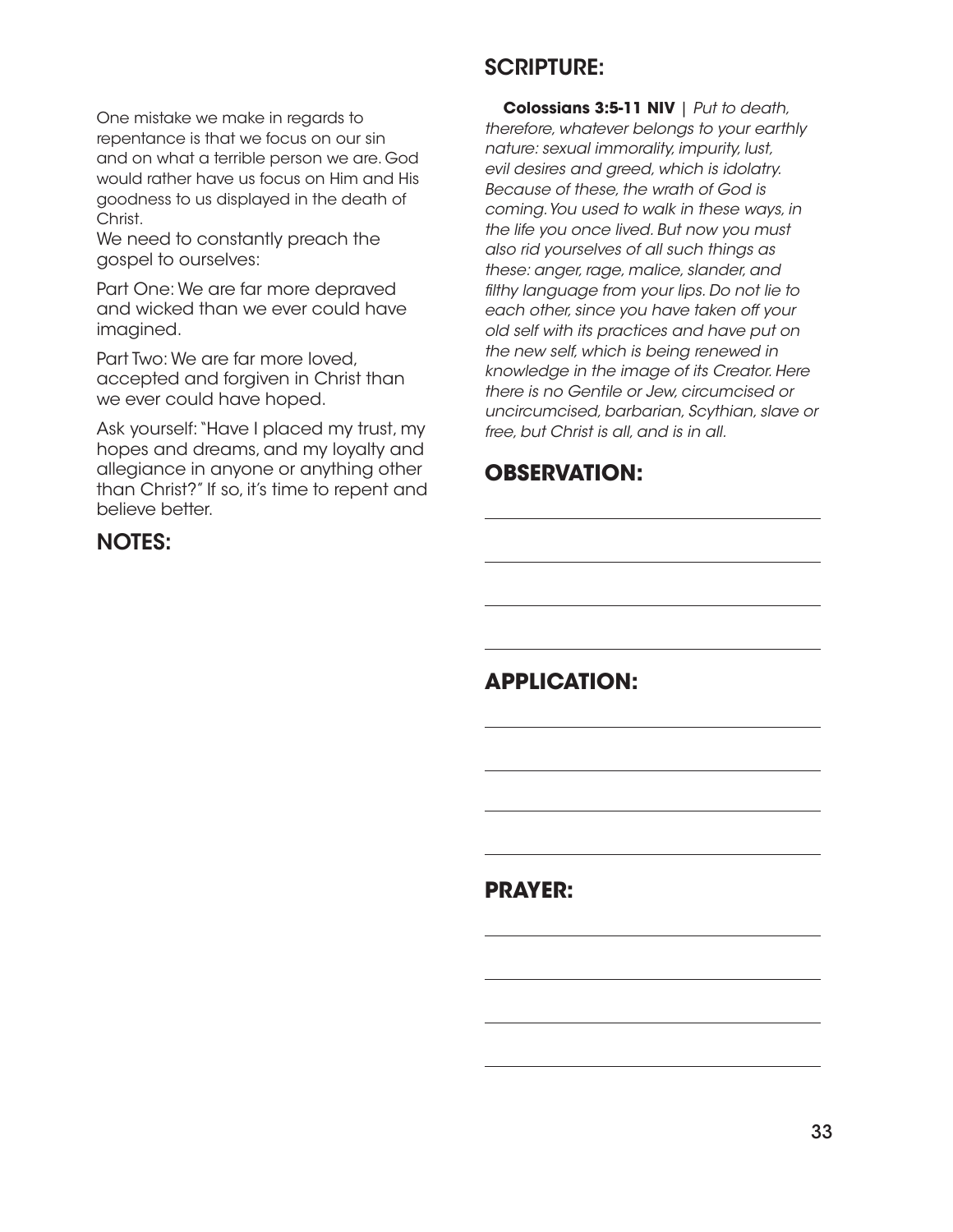# **Day Two:**  Understanding Idols

Men God gave Moses the Ten<br>Commandments, top on His Iis<br>of "DON'Ts" was...<br>"You shall have no other go Commandments, top on His list of "DON'Ts" was… *"You shall have no other gods* 

*before me."* Naturally, we want to know what God meant by "other gods" (**Exodus 20:3 NIV**). He goes on to tell us in verses 4-5:

*You shall not make for yourself an image in the form of anything in heaven above or on the earth beneath or in the waters below. You shall not bow down to them or worship them...*

An IDOL is anything that is more important to you than God. It is anything that captures the affections of your heart that should be invested in a relationship with God. It is anything that you hope will give you what only God can give.

Those words highlighted in verse five make it clear that anything that takes the place of God as ULTIMATE, or as the object of our PRIMARY allegiance, or as a COUNTERFEIT god, can be an idol. Unfortunately, it is the good things in life, like marriage, money, sex, children, and success that are the prime candidates for idol status. In fact, the greater the good, the more likely we are to expect these "idols" to satisfy

our deepest longings, needs, and hopes. So anything can serve as an idol or counterfeit god, especially the best things in life.

Question: What is an IDOL?

Answer: An IDOL is anything that is more important to you than God. It is anything that captures the affections of your heart that should instead be invested in a relationship with God. It is anything that you hope will give you what only God can give. An idol is something that is so essential to your life that if you were to lose it, it would make life worthless (for instance, money, a child, a job etc). An idol is something other than God that you look to in order to give your life meaning and purpose. It is whatever you have substituted for God in order to gain significance and security. (For a deeper dive, go to the Appendix and take the Idolatry Detector Test)

It is important to understand why God gave the command to 1) worship Him supremely, and 2) worship no other gods/ idols. What motivates these commands is His "jealousy." In **Exodus 20:5 NIV**, He tells us, *"for I, the Lord your God, am a jealous God."* An understanding of what He meant by "jealous" will give us a clue as to why God is so intent on us keeping these first two commands.

God is not "jealous" like we are. He doesn't grind over us having something He doesn't. His jealousy is more like the kind of jealousy we have for the affections and trust of our children. We want them to trust us, not the drug dealer that hangs out at school. We want our daughter to trust us, not the sweet talking guy who is three years older than her. We know we have our children's best interest at heart, and we know that those other voices and influences in their lives do not. Maybe a better translation of the word is "zealous."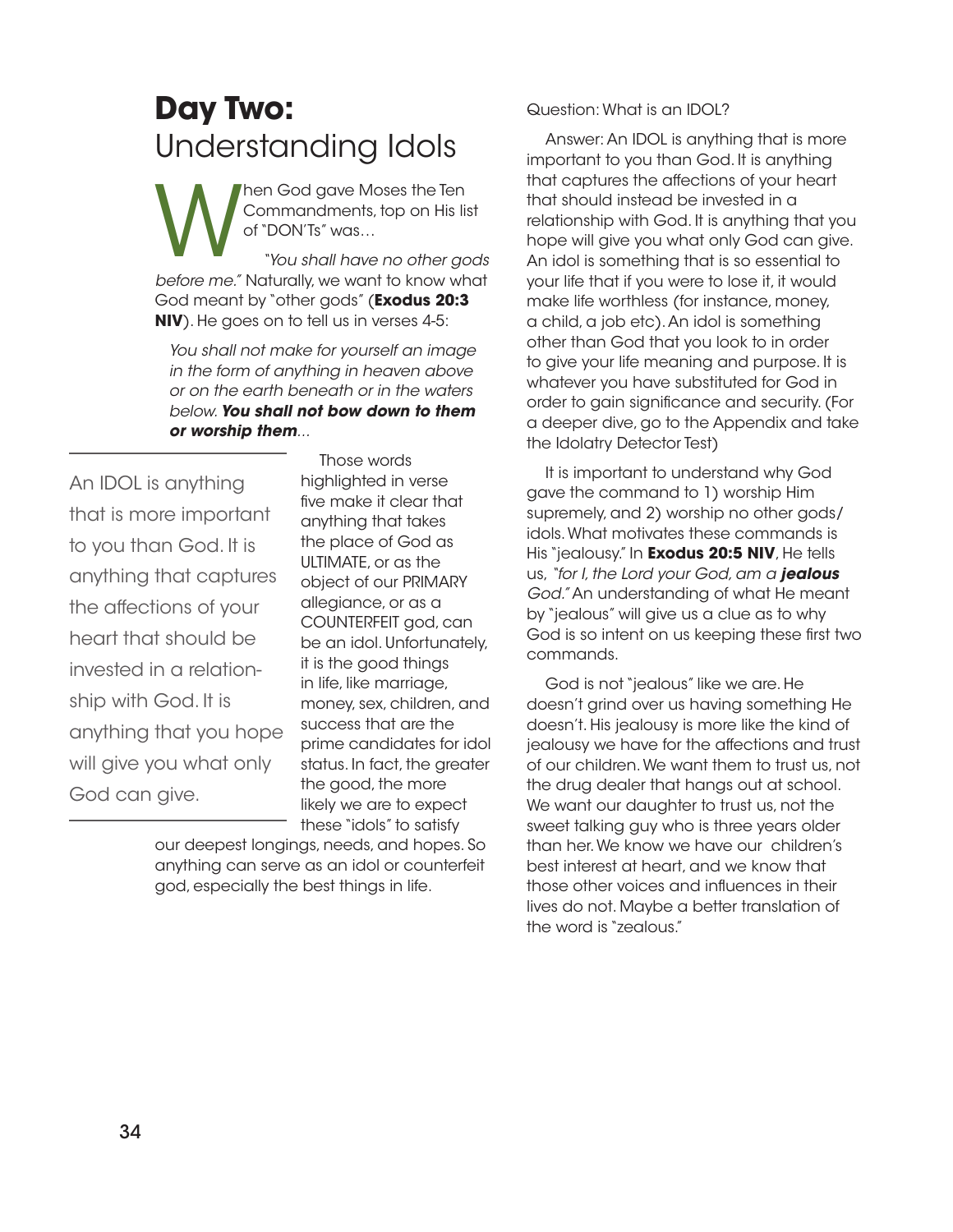God is intensely committed to His glory and our good.

Therefore, this command to worship God exclusively is a gift to us. This is true since the worshiping of other gods will only result in our experiencing less freedom, less satisfaction, and less of what will give us joy.

What are some examples of "idols" that are commonly pursued as an alternative to the pursuit of God? What makes each of these idols attractive is the fact that they promise us "relief" or "rescue" from a life of fear and insecurity.

 Let's take money for instance. It promises to make you SOMEBODY… that you will finally be able to fit into the "club" of people who are thought to be smart and ambitious. It falsely promises that if you have enough money you will never fear again. Therefore, it promises insulation from tough times and circumstantial insecurity.

What about success or popularity as an idol? These promise some of the same things as the idol of money... the sense of having "made it." These false idols are an appealing substitute for God because of their immediate boost to our ego.

When we seek and prefer idols instead of God, it is often motivated by the very sshort-lived desire for the approval of others. In these misguided pursuits, we will find out that we are only as "popular" or "successful" as our last accomplishment. Again, this is why a person who chooses to bow down and worship an idol instead of God. Instead of curing our fear and insecurities, the pursuit of idols only makes them worse.

#### **SCRIPTURE:**

**Exodus 20:3-5 NIV** | *You shall have no other gods before me.* 4 *You shall not make for yourself an image in the form of anything in heaven above or on the earth beneath or in the waters below.* 5 *You shall not bow down to them or worship them; for I, the Lord your God, am a jealous God, punishing the children for the sin of the parents to the third and fourth generation of those who hate me…*

### **OBSERVATION:**

### **APPLICATION:**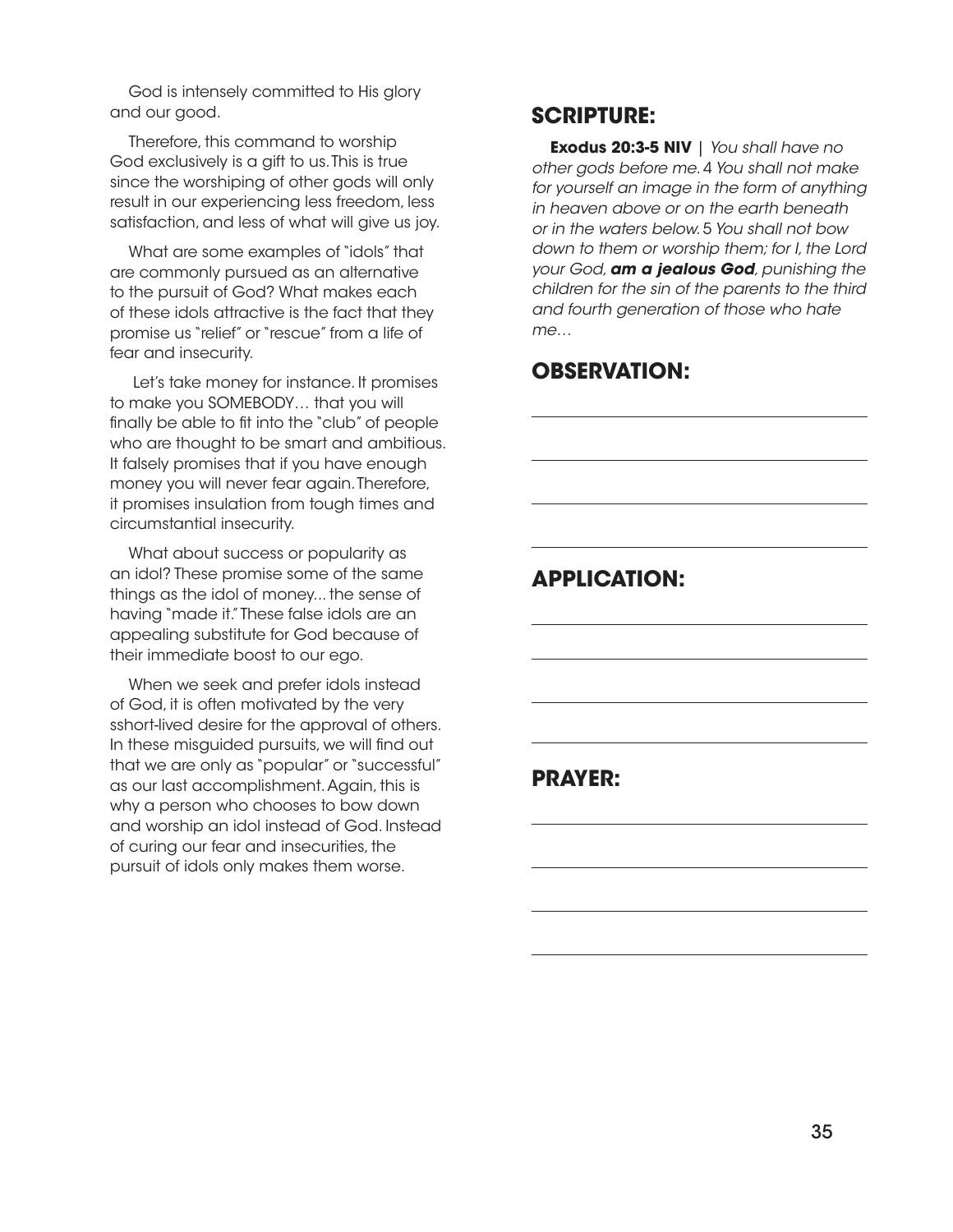# **Day Three:** Why We Are so Enticed by Idols of the Heart?

s you might recall, Adam and Eve<br>
rebelled in the Garden against<br>
God's authority. They rebelled<br>
against His right to tell them what<br>
to do—what is right and what is wrong. rebelled in the Garden against God's authority. They rebelled against His right to tell them what We call this "God's Moral Authority." The immediate consequence of this rebellion was a break in the relationship between them and God. They had violated God's TRUST. Now, in a sense, they were on their own, deciding for themselves what would make them happy and fulfilled.

Immediately both of them experienced something they had never experienced before: fear, insecurity, and guilt. They were "naked"—not just physically but emotionally as well. Since then, all of mankind has struggled with the consequences of possessing a sin nature. We are SELF-CONSCIOUS, SELF-ABSORBED, SELF-CENTERED, and just plain SELFISH. Because all of us share this sin nature, we all naturally think we know what is best for us, what will fulfill us. Our first inclination is never the idea that God will fulfill and satisfy our deepest longings. So we naturally look to IDOLS things like MONEY, SEX, and POWER/ CONTROL to give us what only God can.

The problem is not that money, sex, and power are bad things. The problem is with us—we OVER DESIRE these things. There is a Greek word that is consistently used to identify our PROBLEM.

It is the word *epithumia*. It means to "overdesire" something that is good. Look at how the Apostle Paul uses this word over and over to describe our natural tendency to look to IDOLS of the HEART to give us what only God can give.

*"Rather, clothe yourselves with the Lord Jesus Christ, and do not think about how to gratify the desires of the* **!***esh"* (**Romans 13:14 NIV**).

*"So I say, walk by the Spirit, and you will not gratify the desires of the flesh<sup>®</sup>* (**Galatians 5:16 NIV**).

*"Those who belong to Christ Jesus have cruci*!*ed the* "*esh with its passions and desires."* (**Galatians 5:24 NIV**).

*"All of us also lived among them at one time, gratifying the cravings of our flesh and following its desires and thoughts. Like the rest, we were by nature deserving of wrath."* (**Ephesians 2:3 NIV**).

*"You were taught, with regard to your former way of life, to put off your old self, which is being corrupted by its deceitful desires"* (**Ephesians 4:22 NIV**).

We NATURALLY desire that which we think will help us conquer our FEARS and INSECURITIES. That is at the heart of why we pursue counterfeit gods and false "saviors." As sinners in need of a savior, we are attracted to "deceitful desires." When we "over desire" other things rather than God, we are hoping that we can overcome our fears and insecurities without bending the knee to God. This is a form of "self-salvation." Unfortunately, the result of this pursuit is disillusionment, more fears, more insecurity, and a life plagued with true moral guilt.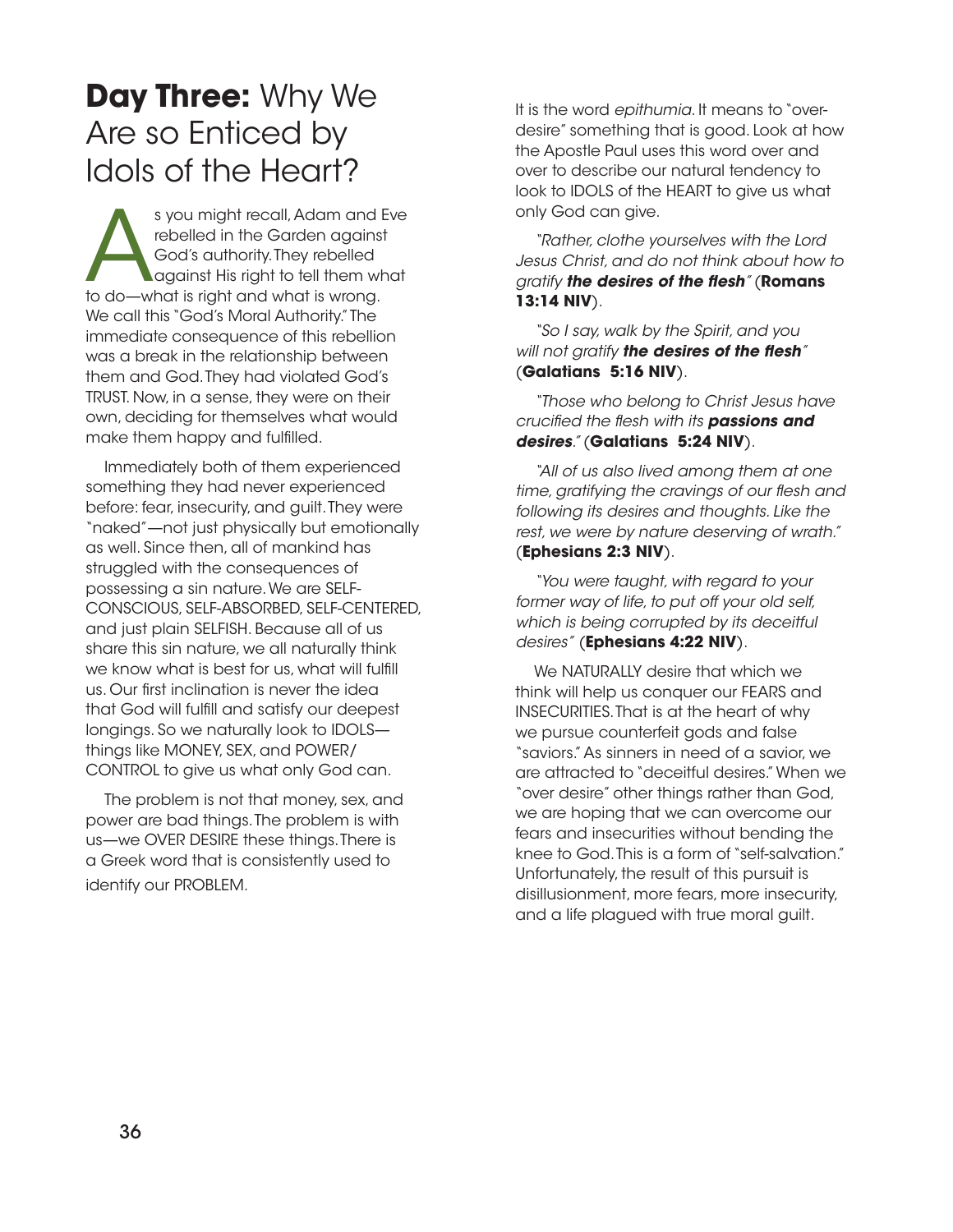What IDOL of the heart do you tend to over desire? Why do you think that is? What does it falsely promise to give you that only God can give? (Reminder: see Appendix for the Idolatry Detector Test)

# **SCRIPTURE:**

**1 John 5:21 NIV** *| Little children, keep yourselves from idols.*

# **OBSERVATION:**

# **APPLICATION:**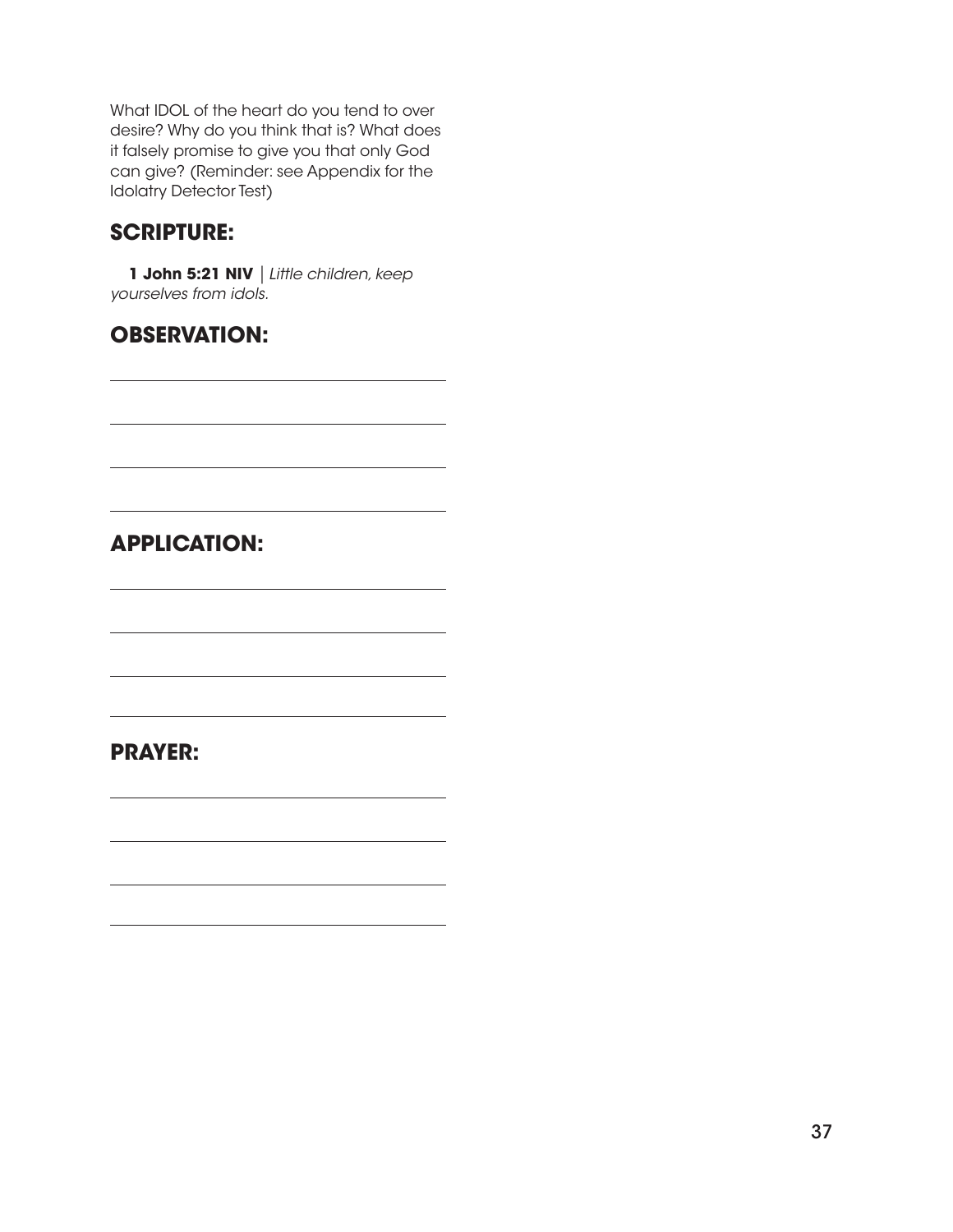# **Day Four:** Why Secular Salvation Always Ends in Frustration

# **The Secular Story of Reality:**

**Creation** didn't happen. The cosmos is a happy accident. We are not accountable to any one or anything beyond ourselves. Life meaning and purpose come from within, not from some other entity. Every person is free to choose their own path because their bodies belong to them.

**The Garden** represents our "Inner Child" and a time when we were innocent, happy, fulfilled, and vulnerable. The Garden can be the world that we have always wanted, even if it is not real. It's our idealized world. It's a world filled with cool people, cool things, and cool experiences. It requires nothing from us. We aren't responsible for, or to anyone.

**The Fall** is when our "Inner Child" or "sense of self" was wounded. It is represented by anything that we feel has hurt us or oppressed us. This can be the responsibilities of adulthood (a job, a relationship, the

… when we are in charge, when we are free to design our perfect existence, when we think that this world is ALL ABOUT ME, we will never find the joy that Christ promised.

burden of living consistently within the framework of a particular worldview). In this version of the Fall, SIN is anything that happens to us that we don't like. The Fall is seen as oppression from outside forces of culture, government, or anyone else in authority or power. SIN has made us all VICTIMS.

**Rescue/Salvation** comes from organizing my life in such a way that I can get as much happiness as possible. It means finding the right place to live, the right people to hang out with, the right job, and the right circumstances in which my Inner Child is never challenged or upset.

### **Why the Secular Story of Reality Fails:**

 First, self-salvation is hard to AFFORD. Buying the life that we think will make us happy can break the bank.

Second, the PEOPLE we thought would make us happy also thought that WE WOULD MAKE THEM HAPPY. And so now we are both disappointed with each other on a continuing basis.

Third, we are never quite sure that we have found the RIGHT PLACE to live, or the RIGHT PEOPLE to hang with, or the RIGHT JOB. And because we're aware that our youth won't last forever, we are filled with anxiety, wondering if we should stick with our current place, friend, or job or move on. After all, there might be a better OPTION someplace else. And because we are continuously anxious, we are never completely happy and fulfilled. We are haunted by the thought that we might be settling for something that isn't ultimate and amazing.

# **Idol Worship and the Secular Salvation Paradigm**

The problem with idol worship is that it feeds the Secular Salvation Paradigm. And because it feeds this paradigm, it has the same PROBLEM: no rest and no joy. Likely the biggest driver of seeking "salvation/ happiness" in something other than God is that it gives us a sense of CONTROL. But when we are in charge, when we are free to design our perfect existence, when we think that this world is ALL ABOUT ME, we will never find the joy that Christ promised.

Music artist Drake put it well when he